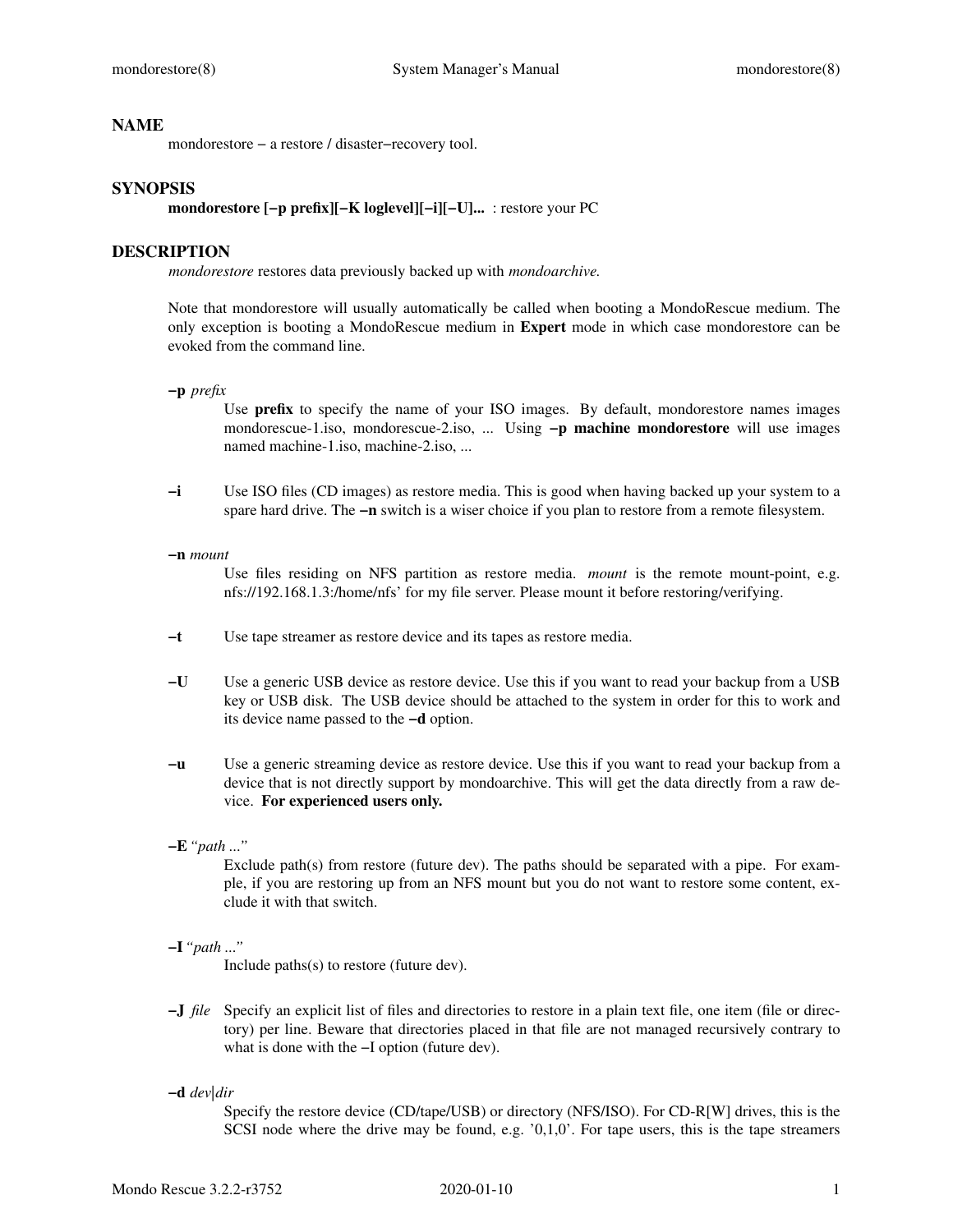/dev entry, e.g. '/dev/nst0'. For USB users, this is the device name of your key or external disk. For ISO users, this is the directory where the ISO images are stored. For NFS users, this is the directory within the NFS mount where the backups are stored. The default for ISO and NFS is '/var/cache/mondo'.

- **−g** GUI mode. Without this switch, the screen output of mondorestore is text based.
- **−m** Manual (not self-retracting) CD trays are often found on laptops. If you are a laptop user, your CD burner has BurnProof technology or you experience problems with mondo then please call mondorestore with this switch.
- **−o** Use OBDR (One Button Disaster Recovery) type of tapes. By default, tapes are not bootable. With this flag, tape will be read as bootable tapes following the OBDR format.

### **−x** *'dev ...'*

Specify non-Linux partitions which you want to restore (future dev).

## **−T** *path*

Specify the full pathname of the tempdir, the directory where temporary files are stored.

- **−b** Specify the internal block size used by the tape drive. This is usually 32K but some drives just don't like that. They should but they don't. That's what happens when tape drive vendors don't talk to kernel driver writers. Try 512 or 16384.
- **−e** Don't eject the CD or tape when restoring...

#### **−f** *device*

Specify the drive on which your Master Boot Record lives. Usually, this is discovered automatically. (future dev)

**−Q** Give more detailed information about the boot loader.

### **−K** *loglevel*

Specify the loglevel. Use 99 for full debug. Standard debug level is 4.

- **−z** Use extended attributes and acl for each file and store them in the backup media. Use this option if you use SElinux e.g. but it will slow down backup and restore time of course.
- **−Z** Specify mondorestore mode. Mode could be one of *nuke:* This mode restore everything like on the original system with no/minimal questions *interactive:* This mode asks all the questions to the user *compare:* This mode just compares the system with the backup *iso:* This mode restores from iso images, instead of real media *isonuke:* This mode restores from iso images, instead of real media, with no/minimal questions *mbr:* This mode just restores the MBR (Master Boot Record)

# **DIAGNOSTICS**

mondorestore generates an Extremely important file: **/var/log/mondorestore.log.** When seeking technical support, attach this file to your email.